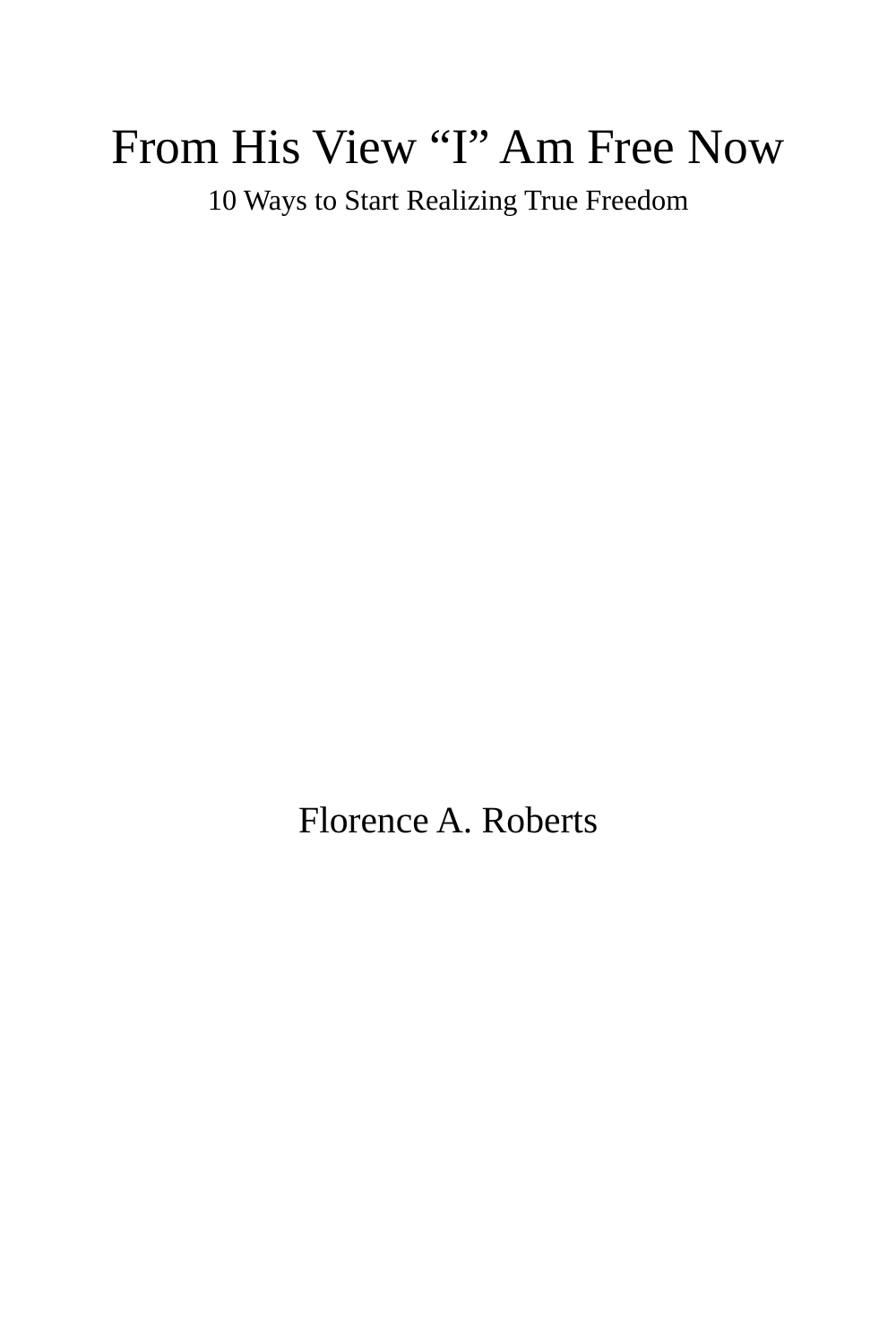### "FROM HIS VIEW "I" AM FREE NOW" Copyright © 2014 Florence A. Roberts All rights reserved.

#### ISBN-10: 0692278117 ISBN-13: 978-0692278116

The contents of this work including, but not limited to, the accuracy of events, people, and places depicted; opinions expressed; permission to use previously published materials included; and any advice given or actions advocated are solely the responsibility of the author, who assumes all liability for said work and indemnifies the publisher against any claims stemming from publication of the work.

Disclaimer: This book contains my insights, from my continuing study of the Bible and *Science and Health with Key to the Scriptures* by Mary Baker Eddy. These insights have given me a new way of thinking about the different areas of life. The new view is helping me realize a more satisfying and peaceful life. The truths that are working for me have been around for many years, but their practicality and benefits are grossly underestimated, perhaps not appreciated enough and therefore unused. Though I do not make any representations here that what I am sharing is a guarantee for everyone who reads this book, I do know that when people in sincerity and honesty endeavour to understand and love God, as *Science and Health* explains these concepts, they realize healing in their lives. I have simply done my best to share what I am learning. I hope that others can achieve greater sense of peace if they awaken to what is true about who we are and our relationship with God. I do not make any warranties with respect to the completeness and life changes everyone can experience from reading this book. I disclaim any warranties implied or expressed. I shall in no event be held liable for any loss or any damages including but not limited to special, incidental, consequential or other damages. I do know that for some this awakening, from the sincere and honest study of the Bible and Mrs. Eddy's book, will make a difference. I hope that some shared insights will lead others to the answers they are seeking and encourage them to engage in their own study to gain understanding for their spiritual growth. I can say that the more understanding I gain about the nature of God the more I realize my own freedom now.

No part of this book may be reproduced or transmitted, downloaded, distributed, reverse engineered, or stored in or introduced into any information storage and retrieval system, in any form or by any means, including photocopying and recording, whether electronic or mechanical, now known or hereinafter invented without permission in writing from the publisher.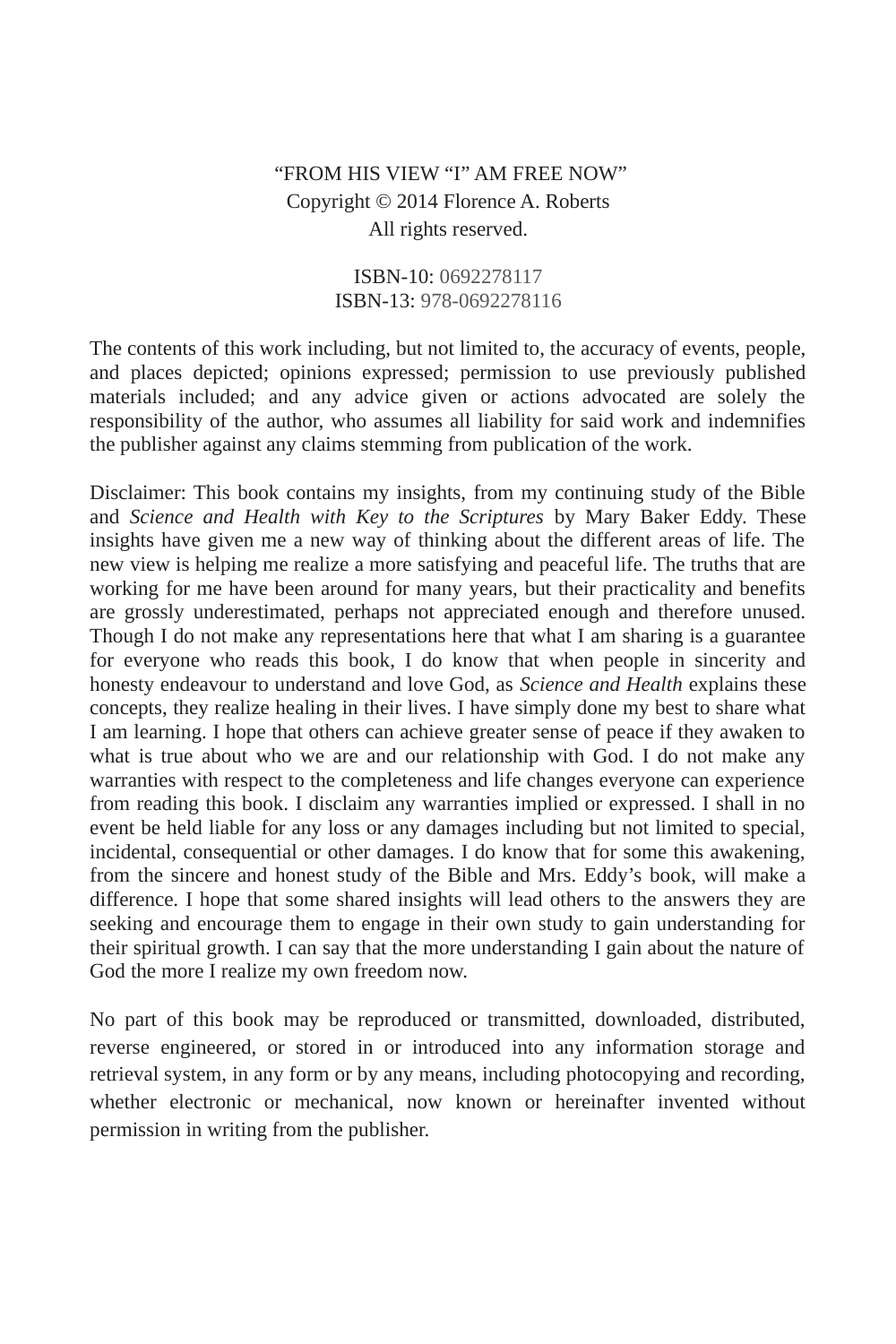## DEDICATION

*This book is dedicated to all Truth seekers, my parents, John and Hannah Fletcher and my dear sister Justina.*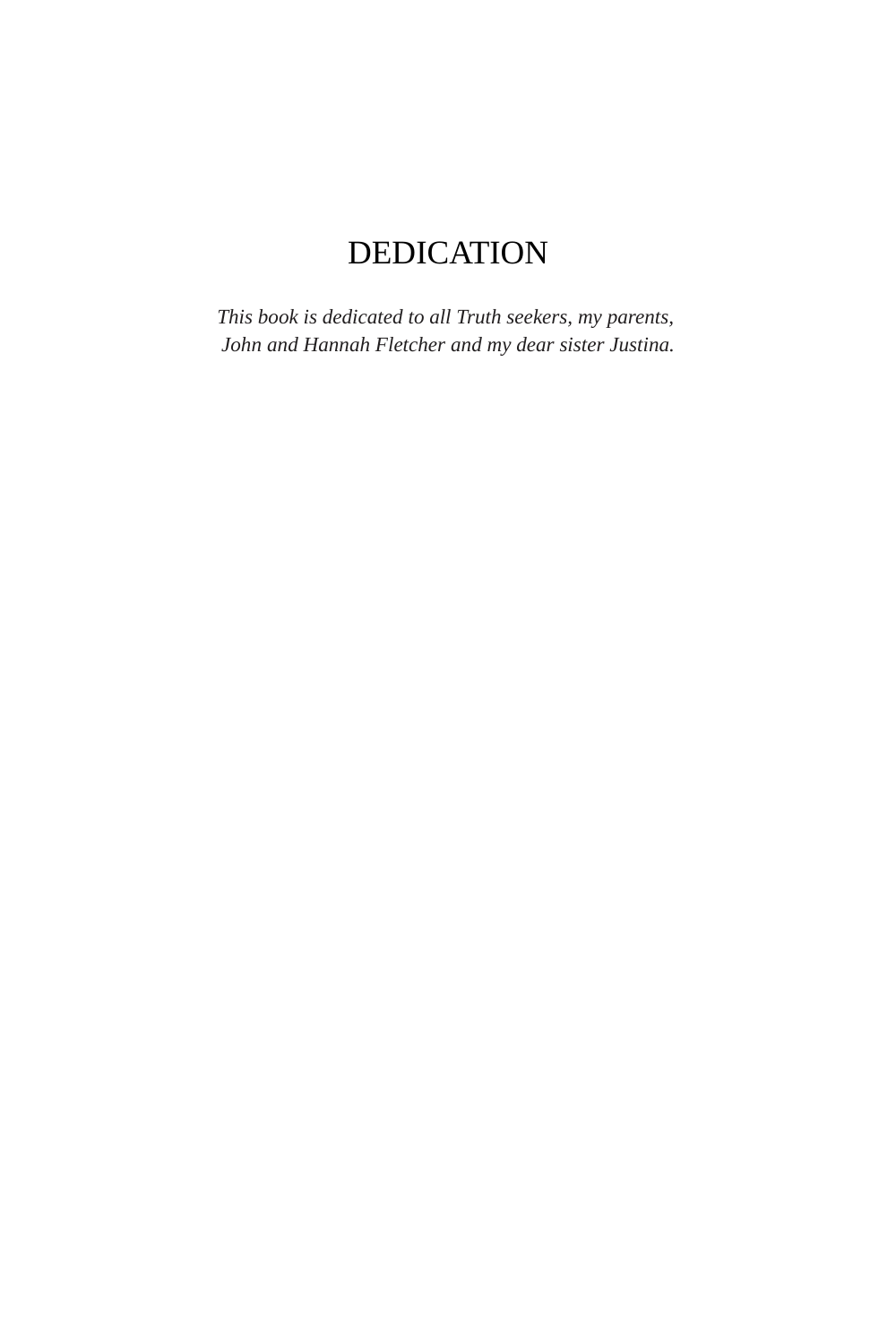# <span id="page-3-0"></span>**CONTENTS**

| <b>CHAPTER</b> | <b>ONE</b>   |
|----------------|--------------|
|                |              |
| <b>CHAPTER</b> | <b>TWO</b>   |
|                |              |
| <b>CHAPTER</b> | <b>THREE</b> |
|                |              |
| <b>CHAPTER</b> | <b>FOUR</b>  |
|                |              |
| <b>CHAPTER</b> | <b>FIVE</b>  |
|                |              |
| <b>CHAPTER</b> | <b>SIX</b>   |
|                |              |
| <b>CHAPTER</b> | <b>SEVEN</b> |
|                |              |
| <b>CHAPTER</b> | <b>EIGHT</b> |
|                |              |
| <b>CHAPTER</b> | <b>NINE</b>  |
|                |              |
| <b>CHAPTER</b> | <b>TEN</b>   |
|                |              |
|                |              |
|                |              |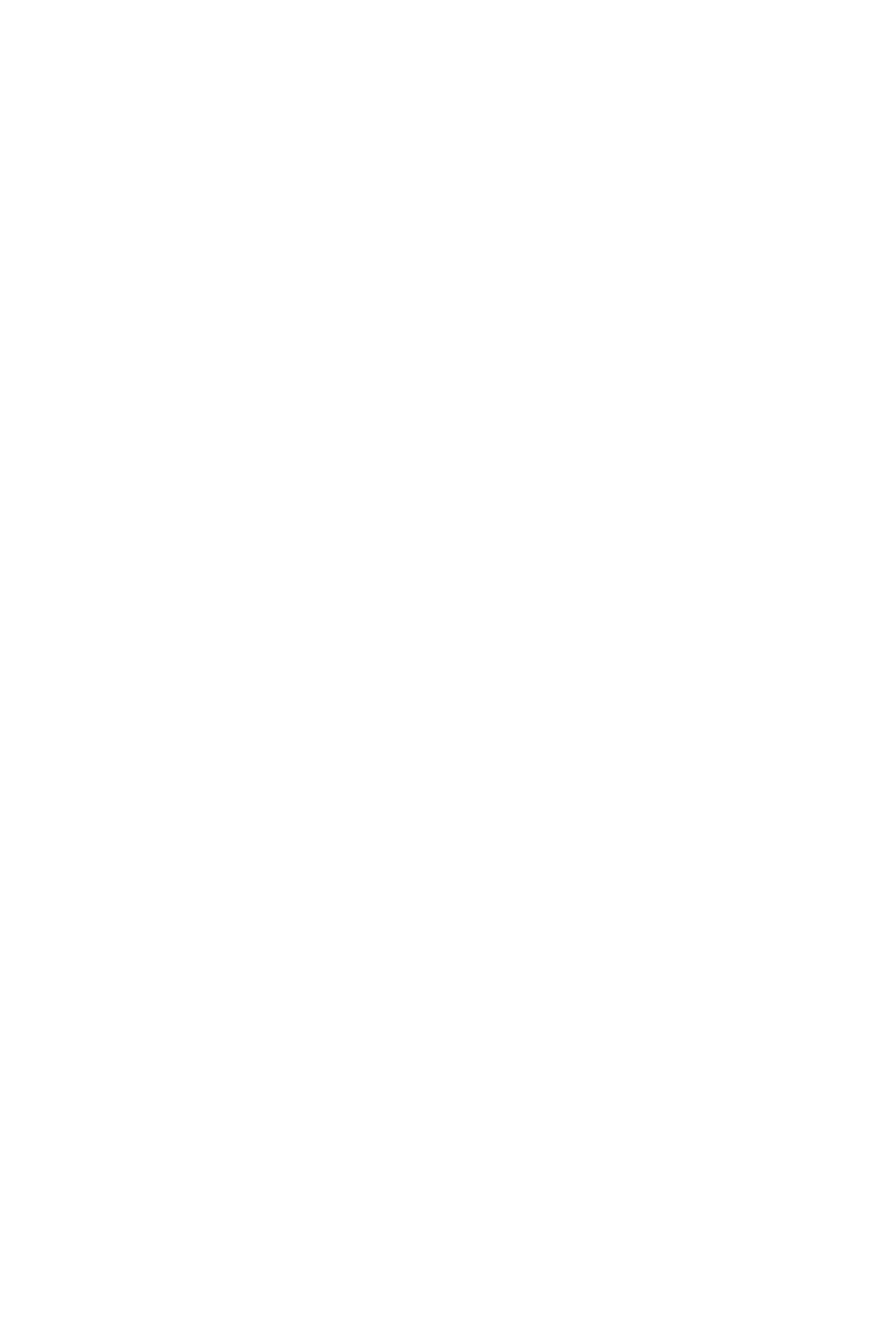### <span id="page-5-0"></span>ACKNOWLEDGEMENTS

I am grateful that my parents made the teachings of the Bible so significant in our lives. That background formed the basis for what I am learning through Christian Science. Thanks to my husband, Kofi and our children Ama, Lance and Dede for being patient with me when I did not know where I was going with this new way of thinking and they did not understand my actions. I thank my sister, Efua, for being the first to urge me to explore Christian Science with her after our father's healing. I also thank all the practitioners whose help I have sought along the way. My most sincere thanks to the independent practitioner/teacher whose love and strength gave me what I was yearning for to go forward to study and live this Science in the right way. Her teaching helped me to examine my thoughts often, to make sure I keep my thinking on God and to have God in all the details of my life. Last, I thank every sincere seeker of truth who may be led to this book. If just one insight from it leads you to start your own study of *Science and Health with Key to the Scriptures* by Mary Baker Eddy with your Bible, God only knows how many lives your living the truth can touch and change. Together the whole brotherhood of man can realize our true selves and our true freedom.

My sincere thanks to anyone who assisted with my editing.

Please send any comments to: [froberts2004@yahoo.com](mailto:froberts2004@yahoo.com)

If you desire to love and know God better, so that you may live as the individual He created you to be, please find out more by visiting: [www.plainfieldcs.com](http://www.plainfieldcs.com/)

Thanks again to all my readers.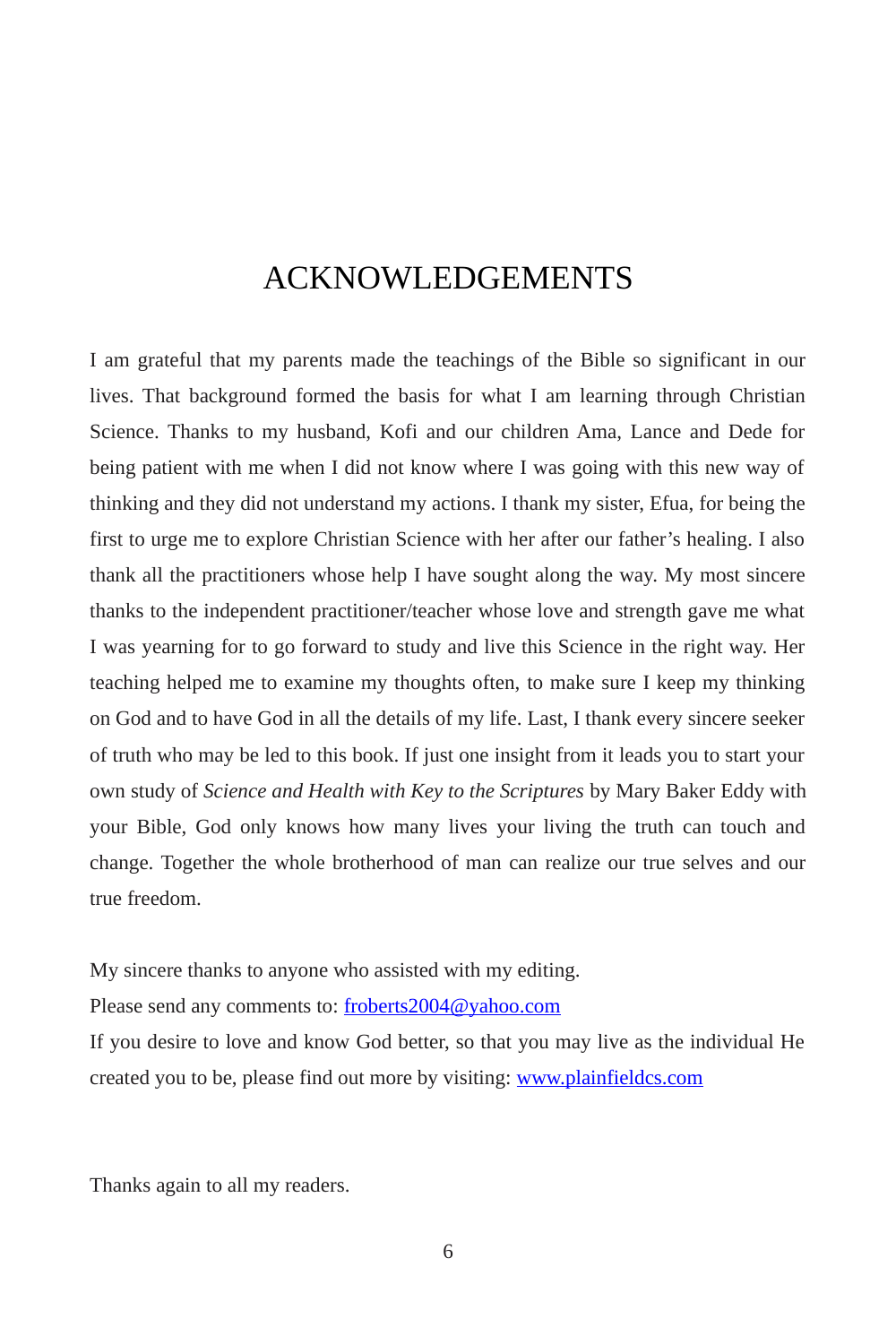### <span id="page-6-0"></span>INTRODUCTION

#### **"And Ye shall Know The Truth and The Truth Shall Make You Free."**

#### **Christ Jesus**

"What is the permanent solution?" One night a relative who had been seeking an answer to his long-standing stomach problem asked me this question. I had tried previously to share with him some of the answers I had found, but he would never listen. This night, tired of suffering, he finally asked the question.

I confidently answered that the answer is our willingness to yield to God with our whole hearts, and to the truth about who He—the only creator— says we are. My life changed when I started to understand what God is and who I am.

Sometime earlier, I had started reading Mary Baker Eddy's *Science and Health with Key to the Scriptures,* because a Christian healer had read passages from it to my father when she came to see him on his supposed dying bed. My father recovered from his illness and lived seventeen more years, until his passing in 1992.

The memory of my father's healing encouraged me to seek a better understanding of my relationship with God. During this period, I was married, had three children, and was working as a registered medical nurse. However, everything seemed wrong. Constant anxiety about the future and deep dissatisfaction plagued me. My husband and I were not happy. We had financial problems and I had a constant sense of pressure, trying to balance my career, my duties at home, our children's care, and all my other daily affairs.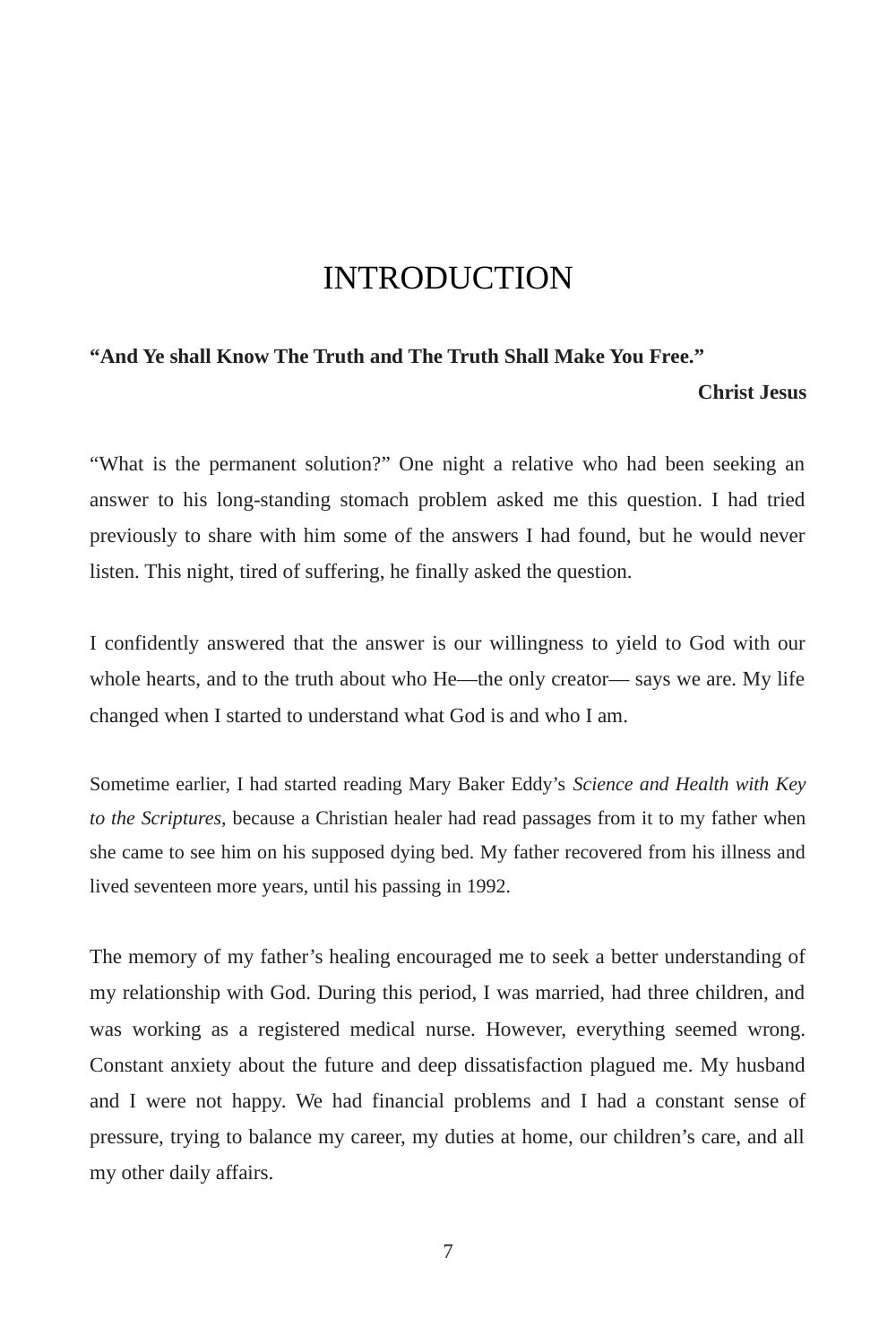Previously, I had searched for answers in positive thinking and self-help books. In addition, the Bible had always been my anchor. As a child, I went to Sunday school. I was taught to pray and was made to memorize some of the Psalms so I could use them when needed. Most Bible stories were very familiar to me. Those stories and the Psalms helped to calm me.

However, making decisions had always been an ordeal because of self-doubt. I had a great sense of lack: lack of money, lack of courage, and lack of confidence. Because of this lack of confidence, I ignored many good opportunities, and then suffered from self-condemnation. I postponed my joy, thinking that something had to happen before I could be happy. I did many things to please people, sometimes even if the action compromised my own happiness. I lacked the courage to stand with truth and trust in its power over every circumstance. I did not understand it was my birth right to glorify God at all times, no matter what it cost me.

What I needed was something that would free me from constant anxiety and sadness, so I could have a permanent sense of peace. I found this in my study of Mrs. Eddy's book, her other writings, and articles by other Christian thinkers inspired by her work. There, I gleaned something I had completely missed during the many years I called myself a Christian.

What needless fear! The anxiety I suffered was so severe at times that it was exhausting. I had been taught to pray, but my prayers were comforting only to an extent, because they were prayers without understanding. I reached outward for God, thinking He is "that man sitting up there". I don't think I really believed my prayers.

When I started reading *Science and Health with Key to the Scriptures*, I noticed I no longer woke up from a nap with horrible anxiety and a feeling of impending doom. This was a big difference from the deep anxiety I had lived with for many years. I felt a compelling desire to share what was being revealed to me. I had gained a deeper understanding of those scriptural messages I had grown up with.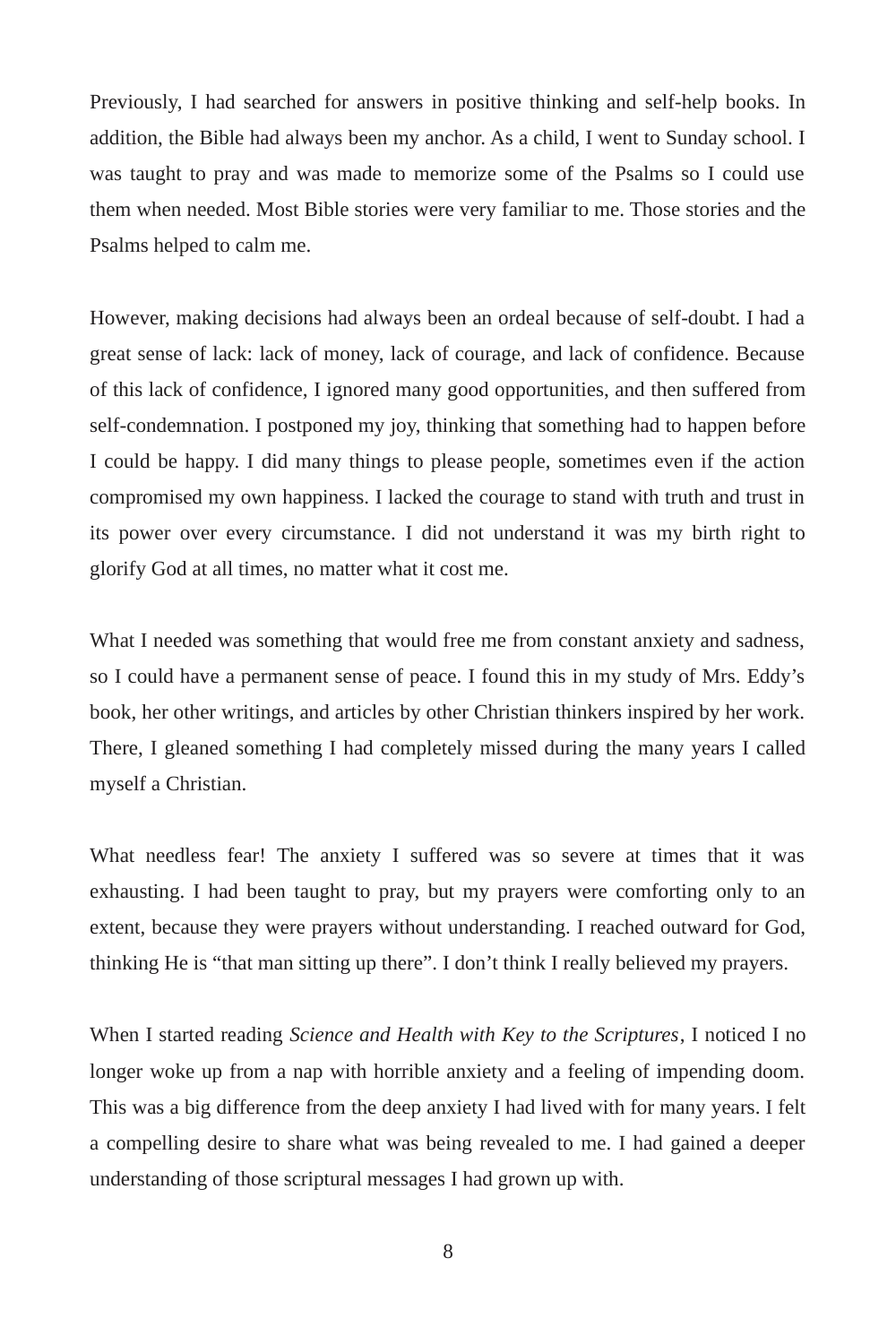I had to wonder—why hadn't the unchanging fact that we are children of God been adequately explained to me? Why was I never taught Christ Jesus' truth, just as I was taught the principles of arithmetic? If I do not know the right principles in math, my calculations will be wrong. Similarly, it appears our basic principles about humanity are incorrect, and the woes of life stem mainly from our wrong thinking. Correct understanding of the nature of God would have saved me many tears, many mistakes, and many sleepless nights.

If I am the reflection of God—this understanding was not taught. If God is Love itself —I did not get that message. If God is Truth—that understanding completely escaped me. So I lived, feeling separate from Him. For that, I paid the price. To have begun rightly would have prevented many, many ills; some so painful it has taken years to "unknow" them.

When a friend told me about her brother's diagnosis of cancer, I wanted to tell her that many people had been healed from reading Mrs. Eddy's book. However, I knew my friend would not have anything to do with it and would refuse to give the book to her brother. I listened to her tell me about her brother with deep regret, because I knew I could not help him with what I knew.

I couldn't really blame her, because what I was learning involved a radical readiness to change what we have been made to believe about who we are. Twice before, my friend had visited me and saw the book I was reading. The first time, she made a face, and the second time she simply put the book down after a glance at the title.

Around the same period of time, another friend came to my store, to tell me that she had been diagnosed with breast cancer. She was frightened. When she told me about her diagnosis, I was not alarmed. Something led me to give her a Bible verse I had been pondering. "What do ye imagine against the Lord? He will make an utter end: affliction shall not rise up a second time" (Nahum 1:9). I shared my new views with conviction, that God's pure love for His children could not allow any illness to afflict His own. Then I gave my friend a copy of Mrs. Eddy's book.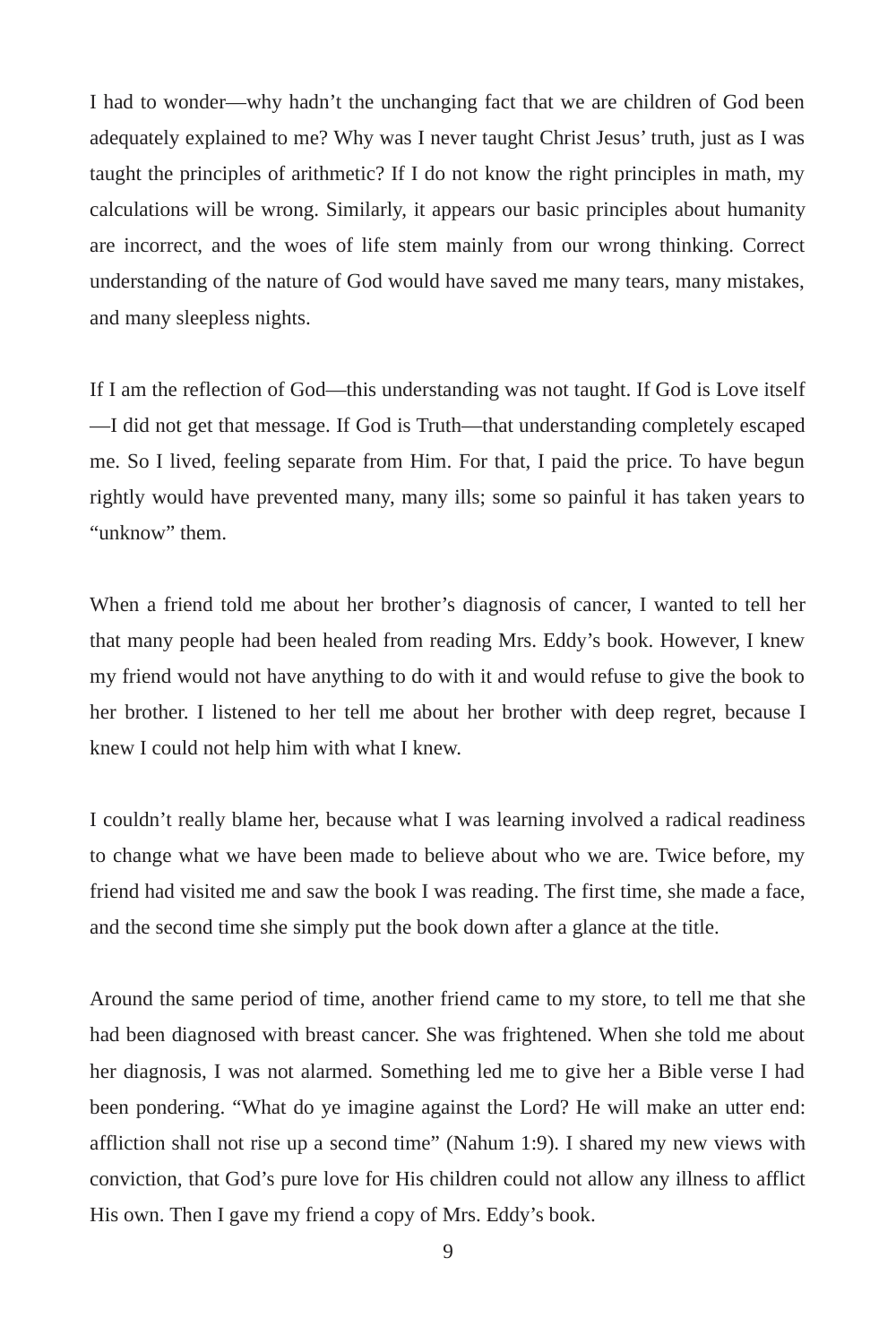She came back a few weeks later more relaxed, with her usual smile, and thanked me. She said she had been praying with the Bible verse and seeing the doctor and that everything was all right. She gave the book back to me. I do not remember what her reason was for giving it back, and I did not question her, because by then I knew people made judgments about Mrs. Eddy's book without the needed study and understanding.

Shortly after this, I went to another state to study a healing ministry based on the expanded spiritual Bible Principles. During this time, I lost contact with my friend, but I thought of her often. Then one day during a visit home, I went to our local market. I had just purchased some eggs and was heading towards the fish section when I met my friend's husband. His face changed when he recognized me. He told me that my friend had passed on a few months earlier. He also said she had requested to see me, but he didn't know how to get in touch with me.

I am sure you can imagine my grief and disappointment. I had no words that could effectively express how I felt. When we parted, I felt guilty, partly because I couldn't make her see that she needed to continue reading to claim her birth right as God's child. And yet, I also knew I could not really force what I was learning on anyone. One must have a humble, sincere heart that yearns to understand God in order to reap the benefits of Mrs. Eddy's book.

I knew that even though some people reject my religion, when I tried to reason with them based on the fundamentals accepted by most religions, they agreed with most of what I had to say. What I offered was a new approach to life, a practical application of the scriptural messages Jesus came to teach.

I have written *this* book to help awaken truth seekers to what they already possess. I hope to inspire people to study the Bible more and to gain the spiritual significance of the Bible message through the sincere, honest, and persistent study of Mrs. Eddy's book along with their Bibles.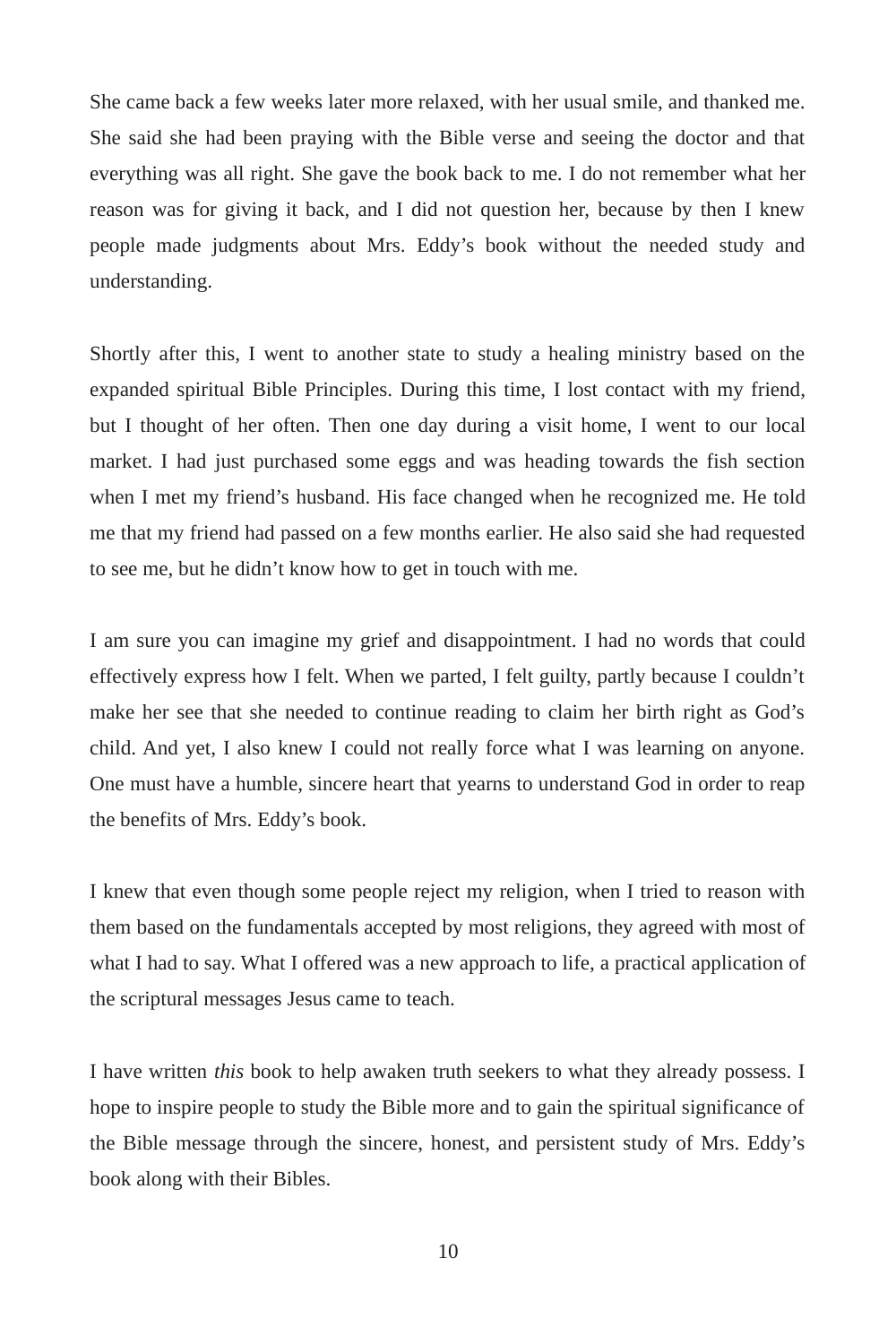- A greater understanding of the nature of God
- An awakening to the concept that you are spiritual and how it impacts other areas of your life. In these pages, you will gain:
- A powerful way to pray
- A practical application of Jesus' message to your everyday life
- How you can realize better health, more peace and contentment
- The true meaning of humility

Life is spiritual: each person is on their own journey and only one truth makes us free. Some have already discovered it and are on their way to that realization. Others have been awakened to the Truth through their love for God and others, and still others are seeking.

When Jesus was asked when the kingdom of God would come he said, "The kingdom of God cometh not with observation: Neither shall they say Lo here, or lo there, for, behold, the kingdom of God is within you" (Luke 17:20-21). If the Kingdom of God is within us, then it follows that when we find who we really are we shall find it. It is this kingdom we are admonished to seek first in order to have everything else.

We read in Luke 18:17, "Whosoever shall not receive the kingdom of God as a little child shall in no wise enter therein." The kingdom of God is known to people who have the innocence of a child, ready to accept and trust what is revealed to them. Only those willing to give up false conceptions and possess a childlike readiness to yield to the truth can accept with trust what Jesus came to teach. Just think—one right teaching that takes root in the fertile, innocent, and receptive thoughts of a child, could prevent many lifetime mistakes.

Despite all the degrees I have earned after my name, I must say the most satisfying is the one I paid no money to get; the title of "Unlimited Child of God." I heard an inspired Christian healer use this once, and it made a lasting impression on me. I like to remind myself of this title because I know it is not only mine, but everyone else's; we either just don't know it, or we would rather be known by all the other titles we acquire. "Unlimited" conveys a sense of freedom that means more to me.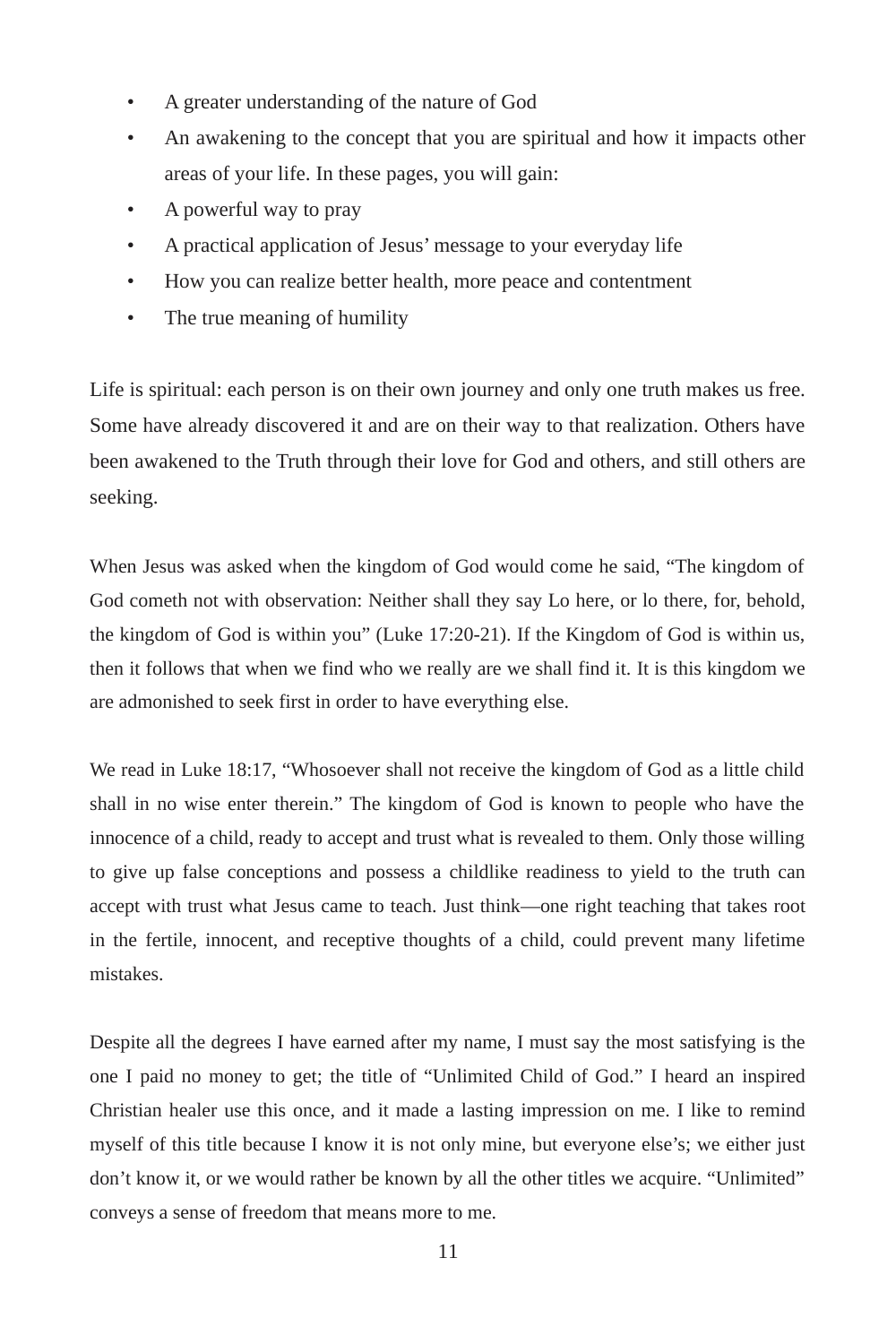Nations and people seem to have so much trouble. Could it be because we are all trying to be what we were never meant to be? People are more at peace when they make the decision to take a spiritual path in life. This is true among all people, regardless of where they are from. We have different cultures, different faces, different languages, different tribes, and different views—but we all stem from one infinite Source.

We should deny false beliefs and firmly and humbly know what Paul said, that nothing can separate us from the love of God, and we live and move and have our being in Him (Romans 8:38-39, Acts 17:28). We are always in His presence. Just as we cannot be separated from our shadows, we are forever within God's presence. I find this very comforting.

Christ Jesus came to teach us our spiritual perfection and the power that perfection includes. We cannot be reflections of the perfect original if we continually accept the imperfect images we have been made to believe. Every mistaken belief we accept creates more dust, blocking our view from the clarity of the perfection we reflect. The Bible tells us over and over again that we are one with God. Why do we not obey that? Yet we continually believe what medical science tells us.

Can we say we love God and yet so surely deny His magnificence, His power and His allness? Can we say we are God's children and still believe we are imperfect beings? This misrepresentation of who we are results in our self-imprisonment. We are too busy deceiving ourselves so we can be happy in this dream. How many of us are truly happy doing or believing the very things that cause us hurt, fear, or pain?

We are "Unlimited Children of God, Ever in His Presence". This gives us peace and answers a lot of our questions. Understanding this truth does wipe out the fears, doubts, and anxieties we live with.

We own this birth right if we learn to appreciate God's ever-presence, His protecting power, and His infinite Love. This helps us to go to God first for all our answers. It is God who heals all our diseases. God is immediately available, no matter where we are and no matter what confronts us. We can start knowing ourselves truthfully by unlearning the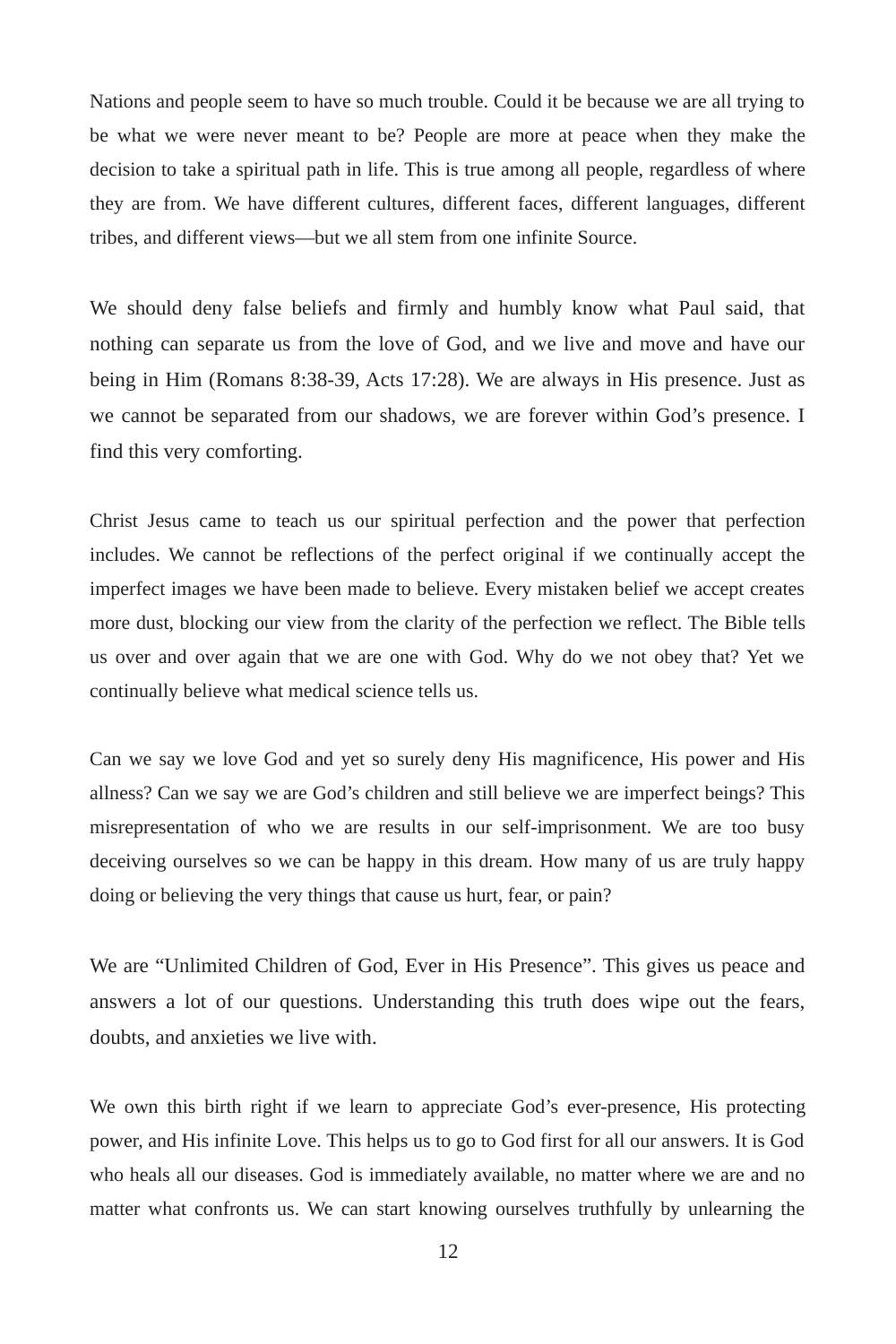many falsities about ourselves. We have a great promise that we are never separated from the Love of God; we only need to know this truth at all times and rejoice and be grateful for this grace.

Knowing this Truth cannot be accomplished when my thoughts are full of the false concepts about life. The human mind cannot know the spiritual man of God's creating; hence the Scriptural admonition to have the mind which was also in Christ Jesus (Phil 2:5). Jesus had the Christ Mind and this enabled him to see man's perfection at all times. Therefore, there is the need for us to educate ourselves out of these false concepts, to spiritualize our thinking. This spiritualization of thought can be realized by seeking the Truth, consistently studying the Truth, understanding the Truth, Loving the Truth enough to live it and trusting the Truth. It is what is helping me cultivate spiritual discernment to know the "I"; the real man, who is spiritual and free now.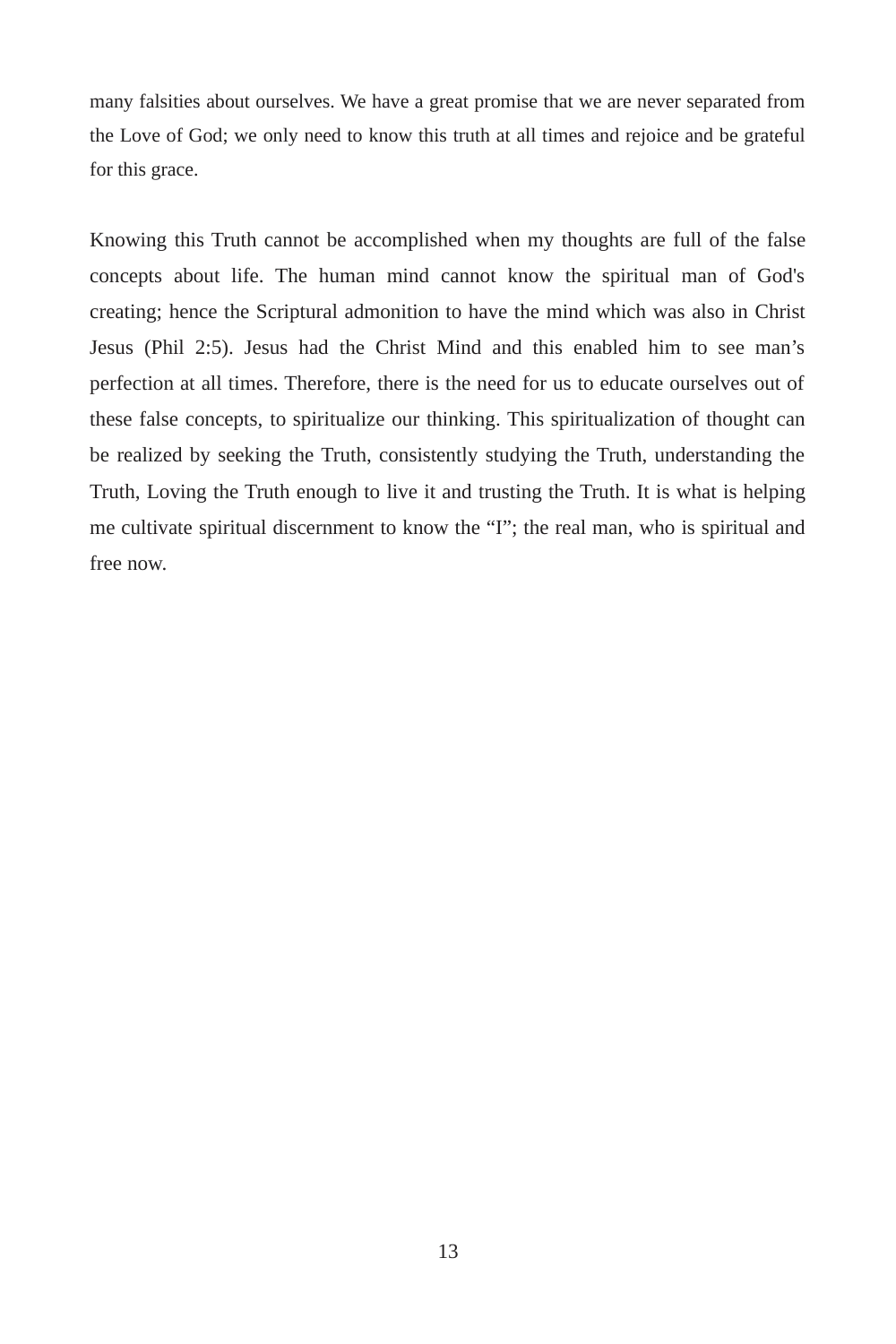### <span id="page-13-0"></span>CHAPTER ONE WHO AM I?

**"Beloved Now Are We The Sons Of God…"**

**1 John 3:2**

"**Cease ye from man whose breath is in his nostrils, for wherein is he to be accounted of**?"

**Isaiah 2:22**

**"Know ye that the Lord he is God: it is he that hath made us, and not we ourselves; we are his people, and the sheep of his pasture."**

### **Psalms 100:3–5**

I have often asked myself, "Who am I?" Knowing what the Bible says, I always answered truthfully that I am a beloved child of God, but I did not fully understand what God says about who is really His child. Since we are all of one Father as Malachi says, "Have we not all one Father? Hath not one God created us?" (Mal. 2:10) then I should see everyone, everywhere as a child of God.

As I studied the Bible and its spiritual interpretation from the Christian Science textbook, *Science and Health with Key to The Scriptures*, by Mary Baker Eddy, I saw clearly that I had entertained a limited view of God all these years. In order to embrace the truth about God, I had to give up the false notion of Him as a man somewhere and accept the infinite spiritual nature of God. Although this was not easy to do, it made perfect sense.

I am amazed at how contradictory the two accounts of creation are when pointed out. And yet no one ever explained that. I grew up believing the mortal sense of creation without question when the Bible clearly begins with what is the spiritual version of creation: Gen. 1:26, 27, 28 and 31 partially quoted here, states, "And God said let us make man in our own image, after our likeness: So God created man in his own image, in the image of God created He him; male and female created he them…And God saw everything that he had made, and behold, it was very good."

The second chapter gives the account of the mist going up, creating man from dust, and the creation of woman, from man's rib. Then, after saying everything He created was very good, God now says man would suffer and is practically cursed.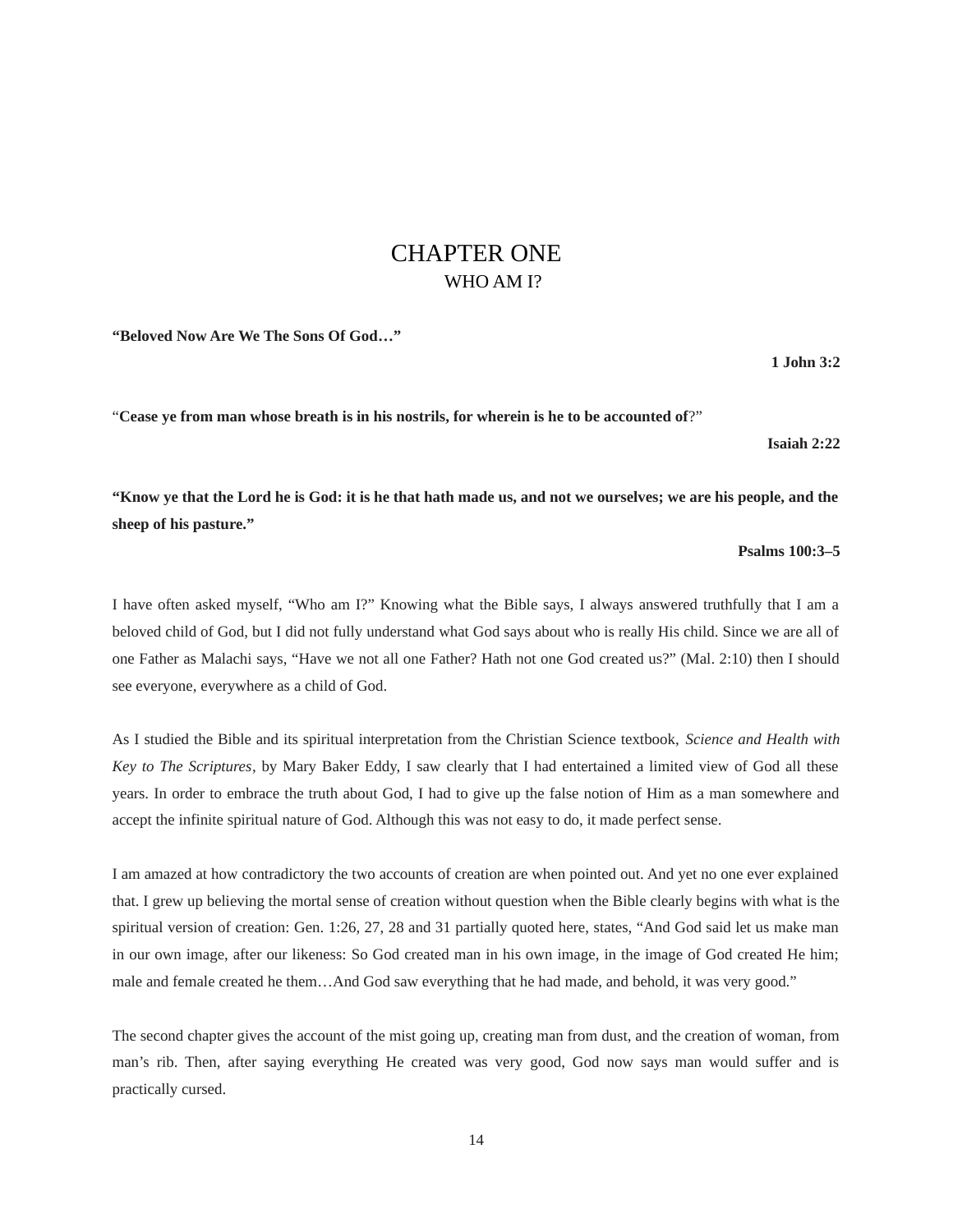I am not a Bible scholar, but I understand through my study that such opposing views of creation as given in the first and second chapters of the Bible cannot both be correct. If God is spirit, His creation in His likeness must be spiritual. If He is good then His creation must be good. He wouldn't create a sinful mortal, watch him suffer, or make His own likeness capable of doing things that are incompatible with His likeness. Furthermore, it was obviously impossible for a finite God to be everywhere at all times, and yet this had been my unquestioned view of God my entire life.

The more I humbly and sincerely prayed to understand the nature of God, more was revealed to me. God's intangible, infinite qualities become tangible *in action*. If God is all and is only good, then all good qualities express Him. All people then, are the expression, image, witness, reflection, and idea of God. In reality, we all possess all the qualities of the nature of God.

This understanding of God is very important. A Christian healer explained the concept this way: "To refer to ourselves as the small i, which always has something hanging over the top of it, is to identify ourselves wrongly." It's a funny analogy which perhaps explains why people say 'There is always something.' They come to expect there will always be something wrong with business, relationships, school, health, or the world.

I used to wonder—what else could go wrong? That type of worry implies the expectation of wrong is normal. Some say constant worry is just being cautious. I know many who always expect something will go wrong. It's not surprising that something always does go wrong for them.

Pessimistic thinking is sinful, because it denies the allness of God and does not heed the command, "Be not afraid" (John 6:20). It enthrones discord and disobeys the first commandment: "Thou shalt have no other gods before me" (Ex 20:3). This admonition means I should not let anything preoccupy my thinking more than my thoughts of God.

The acceptance of many false beliefs about life kept me from realizing true mental freedom. My readiness to accept that God is all, that His creation reflects Him and is all good helps me to understand without question who I truly am. The Bible says "And God saw everything that He had created and behold it was very good" (Gen 1:31).

Further enlightenment through *Science and Health with Key to the Scriptures* broadened my understanding of the nature of God. God is Mind, Spirit, Soul, Principle, Life, Truth and Love. This understanding helped me to accept the spiritual nature of God and begin to see myself as the reflection of such infinite qualities.

The Bible references God as Mind: intelligent, wise, and all-knowing. "…we have the mind of Christ" (1 Cor. 2:16). This Mind is the infinite intelligence that knows nothing imperfect about His own child.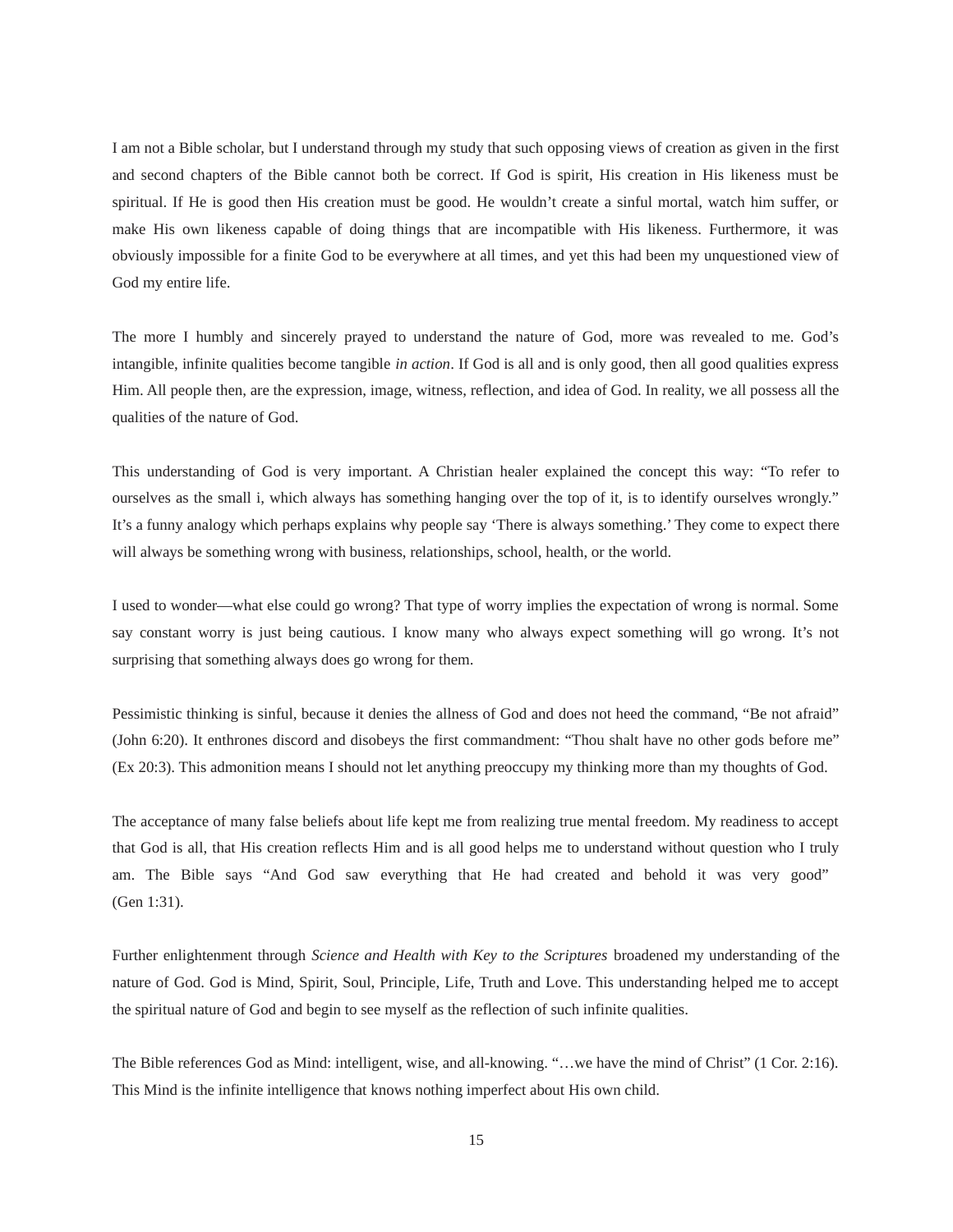God as Spirit: real substance, grace, and goodness. John 4:24 states, "God is a Spirit: and they that worship Him must worship him in spirit and in truth."

God as Soul: beauty, grandeur, harmony, and tranquillity. Ezek.18:4 says, "Behold, all souls are mine; as the soul of the father, so also the soul of the son is mine."

God as Principle: just, orderly, punctual, balanced, and courageous. Deut

32:4 pronounces, "He is the Rock, His work is perfect: for all his ways are judgment." Later, we read "…he is excellent in power, and in judgment, and in plenty of justice" (Job 37:23).

God as Life: lively, energetic, full of vitality, and joyful. Ps. 27:1 says, "The Lord is the strength of my life; of whom shall I be afraid?" Another Psalm states, "That thy way may be known upon earth, thy saving health among all nations" and the state of the state of the state of the state of the state of the state of the state of the state of the state of the state of the state of the state of the state of the state of the state of the state of t

(Ps 67: 2).

God as Truth: honest, trustworthy, truthful, pure, and faithful. Deut. 32:4 calls Him "…a God of truth and without iniquity, just and right is he."

God as Love: compassionate, loving, and affectionate. 1 John. 4:8 says "He that loveth not knoweth not God; for God is love."

It is this fresh view of the nature of God that has awakened me to my real selfhood. 2 Cor. 4:18 says, "…we look not at the things which are seen, but at the things which are not seen: for the things which are seen are temporal; but the things which are not seen are eternal."

As I strived to make these attributes real for myself, I felt led to read a lecture by Herbert E. Rieke, C.S.B. titled "Discovering Peaceful Relationships." Mr. Rieke talked about a discussion he once had while an army chaplain, in an informal religious service held on a convalescent ward. In order to make the concept of perfect man clear, the group chose the subject "Women" for the discussion. This topic caught the attention of all the men present.

He asked all the men what they desired in the women they would like to marry. The men were initially focused on physical beauty, until one of them said that beauty is not everything. Another of the men then said, "I don't want a wife who is dumb." So Mr. Rieke discussed the importance of intelligence with them. They all agreed they wanted a wife with wisdom and intelligence.

Then he asked them, "What if the woman was intelligent and beautiful, but hateful and mean?" They all also agreed they wanted a woman who expressed love, compassion, tolerance, and the ability to forgive. So he asked, "What if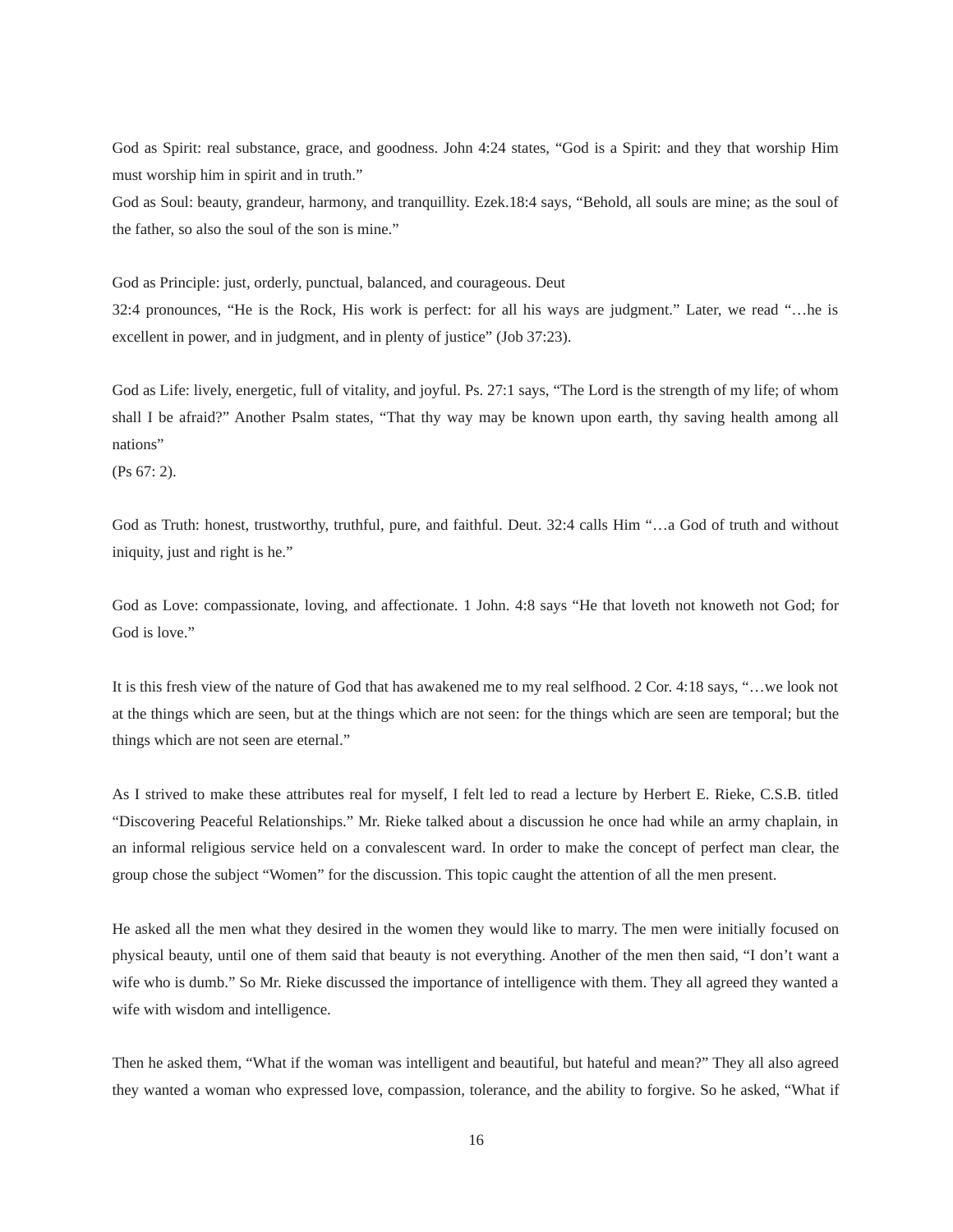she had all of those qualities, but did not express truth?" The men agreed that they certainly did not want a wife who could not be trusted because she lied. Everyone wanted a wife who would be true to them. Then he asked, "What if she had no life in her; if she was lazy and boring, had no enthusiasm, and was indifferent?"

Of course, they all wanted someone who would be energetic, lively, interesting, and active. Then one man said he did not want someone with too much life, who would run to clubs all night long. He wanted someone who loved their home, good books, flowers in the garden, and children. They all recognized these qualities were the deeper spiritual interests that expressed *Soul*. They agreed on the importance of depth, spiritual poise, and harmony; the unseen beauty that is felt, rather than seen on the outside. Each man also agreed his wife-to-be would have to express fairness, orderliness, balance, and good grooming, for these are qualities of principle.

With the healer's help, they all saw it is the spirit that satisfies, and that those are the spiritual qualities God has given to each of His children. They are eternal realities, and we all have the ability to allow their expression.

At the end of this discussion the men asked where they could find such a girl. To that, the healer asked them, "What kind of a man would such a girl be looking for?" They all burst out laughing. Of course the answer was that she would be looking for a husband who possessed the very same qualities. With this, they saw that with these qualities, they identify the complete child of God.

God's child, as His reflection, never lacks anything, because good health, wisdom, love, right judgment, moral courage, wealth, intelligence, energy, humility, patience, and joy are included in the eternal qualities of God's nature and therefore man's true nature.

Paul said, "Nothing can separate us from the love of God" (Rom. 8:39). That statement means nothing, if we think of ourselves as what God is not. If we see ourselves as limited mortals, we can never be receptive to spiritual truth. We are always in the presence of God. We can never be separated from our own shadows—and every drop of the ocean is always part of the whole ocean. I find this spiritual fact very comforting.

"I am a felon," was the ready answer a young man gave me when I asked him to register to vote. He was telling the truth about what he had come to believe, but what was surprising and sad was the readiness with which he gave the answer. This now is his identity. Since he thought of himself as a felon, I believed he would do something else consistent with this identity before his probationary period was up. He might always remain a felon. He could have simply said "I cannot vote" and then given me his reason. Does the system really understand why there is a high rate of recidivism?

Accepting any limitation is disobedience to God. If I dwell on the fact I am a woman and accept any limitations that come with that, I am disobeying God because that is not how He knows me. If I affirm I am shy, unworthy, timid, resentful, or revengeful, I also suffer from being all these things that God has not created as part of me. The power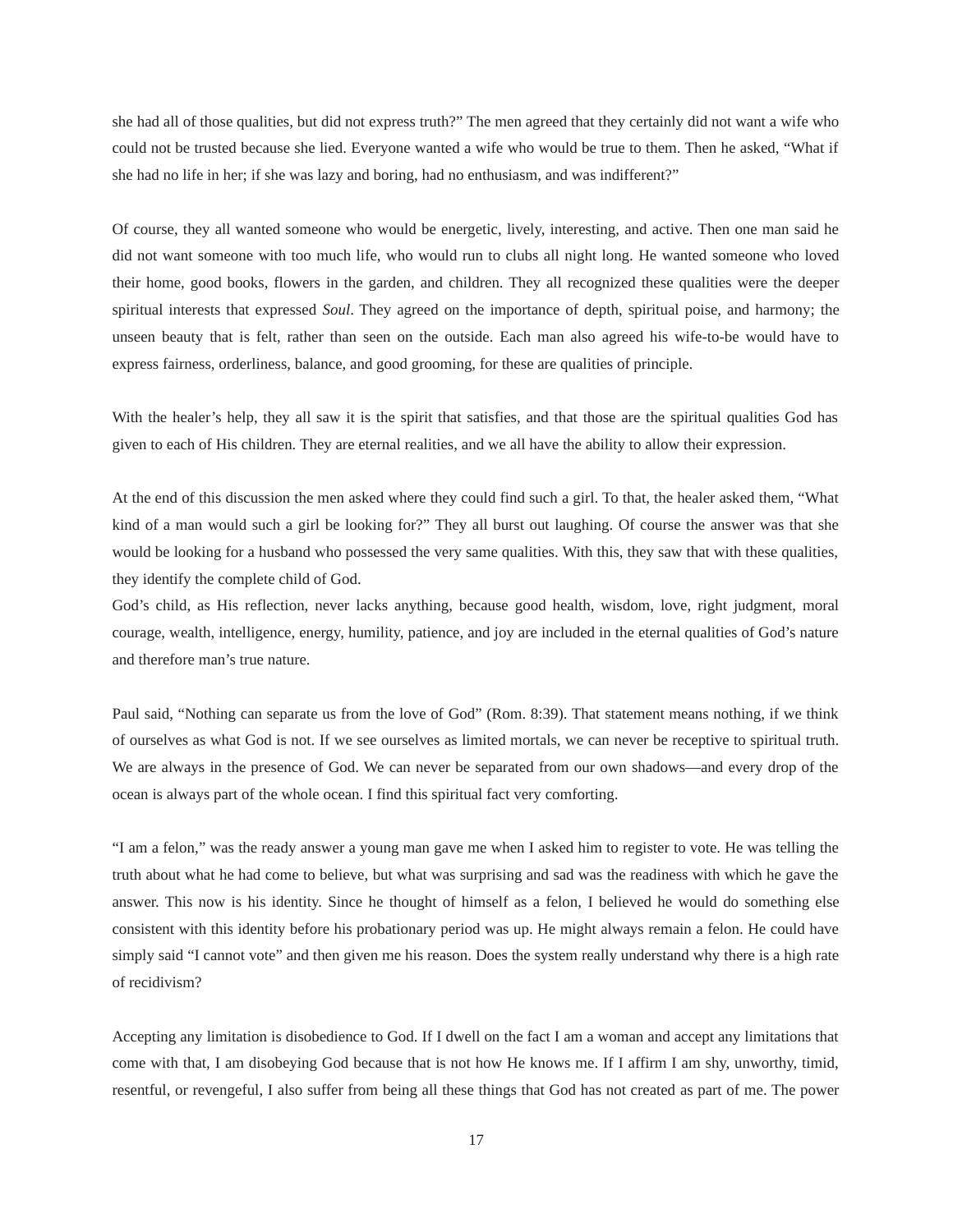of truth displaces all the lies about who I am, so I can fully see the loving, worthy, deserving, obedient, and beloved child of God that He knows.

I am "an Unlimited Child of God, Ever in His Presence". This knowledge has helped to erase a lot of the fears, doubts, and anxieties I used to have. I own my birth right as a child of God. Learning to be grateful for God's ever presence, His protecting power and infinite Love, helps me turn to God first for all my answers.

Why was it so challenging for me to accept this truth? To be honest, I felt unworthy to be identified with God. Jesus taught truth makes us free— the truth of our true perfect spiritual being. Jesus taught that this perfect identity was for everyone to claim. "Be ye therefore perfect as your Father in heaven is perfect." (Matt. 5:48) Each step toward fully realizing this truth brings me more peace and freedom.

The more convinced I become of the power of the truth, the more readily the truth comes to my consciousness when challenged by a problem. I no longer simply talk the truth—I feel it and apply it. I am so grateful for this step forward, because I used to feel problems were bigger than the power of God. I must continue this way of thinking whether I am confronted with challenges or things are going fine.

In the Bible, a man named Nicodemus asked Jesus how He did His miracles. Jesus answered that Nicodemus would have to be born again. Taking this literally, Nicodemus did not understand. Jesus explained what He meant by being born again. He said, "Except a man be born of water and of Spirit he cannot enter into the kingdom of God" (John 3:5). This birth of the Spirit is the acceptance of your spiritual identity as a child of God.

I had been living a life full of contradictions. When I respected and loved someone, I heeded the good things they said to help me—but I had been doing just the opposite with God. I professed to love God, but I was not obeying His laws. I had to give up my personal will and realize that God already had a perfect plan for my life. I must not accept any discord as reality. Discord is healed by the establishment of truth in my consciousness, and truth will reveal how unreal the discord is.

I used to pray by asking God to grant my self-willed requests. Now, instead of pleading with God, I have learned to simply spend quiet time alone with God, just knowing His presence with all my heart. In that time, I seek to feel His power and His presence. Such quietude fills me with inspiration that leads to practical answers to my questions. In this way of praying, I humbly and fully acknowledge that all good is from God.

I often examine my thoughts and actions in order to gain clarity as to the extent of my indifference, disobedience, disrespect, and ingratitude to God. We read, "If ye love me, keep my commandments" (John 14:15). I must prove my love for God; it is no use just professing it.

For example, I often ask myself if I am judging people according to skin colour or nationality. I do this because I recognize that the world has wrong beliefs about these things. In order to be obedient to God, this honest exercise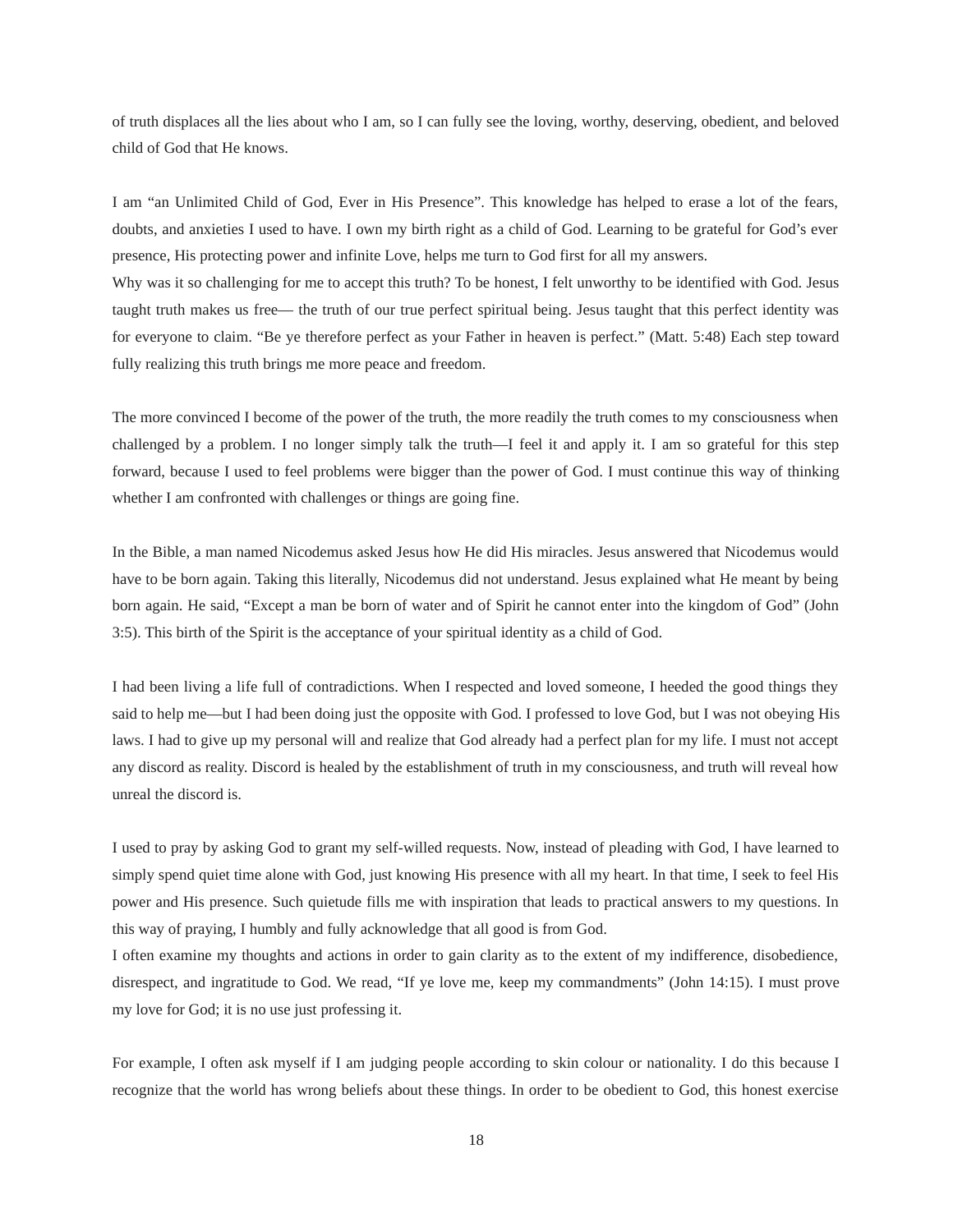has become important to me as I make the effort to see God's creation in every human. We are all brothers and sisters; there are no enemies in Truth.

I desire understanding—no matter what it may cost. This leads to a better concept of "rejoicing in tribulation". God is always present, and confusion is temporary. Every conflict is an opportunity for spiritual growth. Therefore, I welcome challenges with a deeper conviction that God is helping me.

The Bible tells us in Matt. 5:8; "Blessed are the pure in heart; for they shall see God." This purity is the effort to keep my thoughts clear. I cannot keep sadness, self-condemnation or self-doubt in my mind and realize the beauty, grandeur and harmony of God's presence at the same time.

Jesus said, "But seek ye first the kingdom of God …and all these things shall be added unto you" (Matt. 6:33). In order to see how well I am doing this, I ask myself several questions. Am I starting my day with God? Am I turning completely to God for my answers? Am I making the effort to express only the qualities that are consistent with God's nature?

Ps. 17:15 says, "As for me, I will behold Thy face in righteousness: I shall be satisfied, when I awake, with Thy likeness." When I finally recognize myself as God's likeness, I will be free. "…. And thou shalt love the Lord thy God with all thine heart, and with all thy soul, and with all thy might" (Deut. 6:5). These verses point out to me to what extent God demands our full attention.

Isaiah 31:1 warns against faltering when we look to material things instead of God for our answers. In Rom. 8:9 we read, "But ye are not in the flesh but in the Spirit, if so be that the Spirit of God dwell in you." This tells me my real life is in the Spirit.

Do you sometimes feel you have more faith in the unhappy situations than in the power of God's Love to heal them? This happened to me when I was faced with the problem of physical pain. I prayed, knowing I am God's child, and such pain could not possibly be a part of me. As I spent time thinking about my perfection, I suddenly realized I still had more faith in the reality of the pain than I did in God and the reality of my perfection.

I burst out laughing when it finally dawned on me I had been trying to be *humanly* spiritual. I was not thinking of myself as the reflection of God, and therefore perfect. I was still seeing myself as a mortal, while claiming spiritual truth as my own. It was an awakening to realize spiritual perfection must be my starting point in order to begin to correctly counter any discord. I prayed by lifting up my thoughts with the truth about my spiritual being. As I stayed with these truths I felt the pain easing until I could no longer feel the disturbing sensation.

It is also helpful to understand the concept of the infinity of God. Since God is infinite, all of His qualities are equally present. This means I can be courageous, loving, strong, and beautiful. I can have abundance, affection, and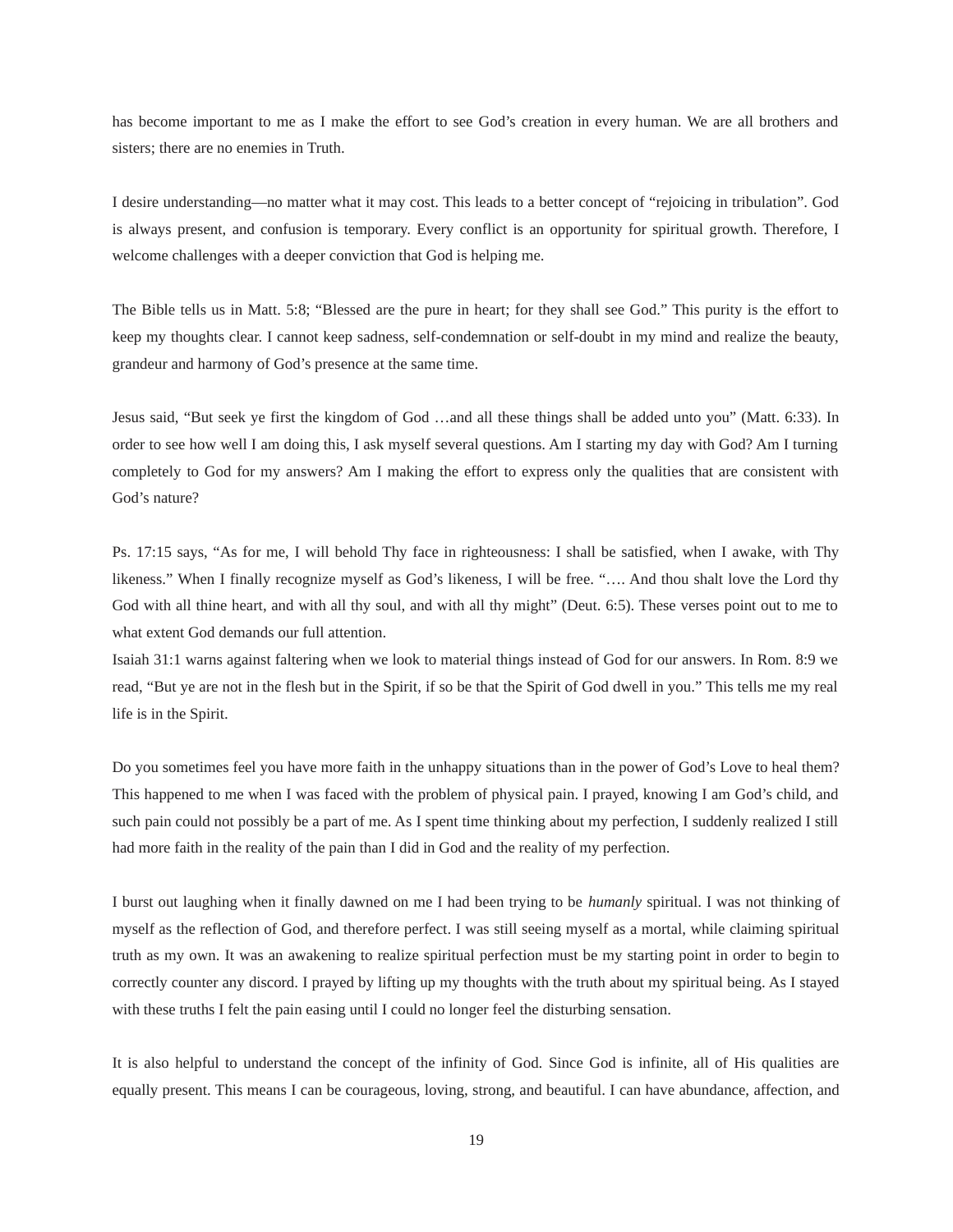honesty. I know everyone else can express all these qualities at the same time, too. I can be sure of having an everlasting supply of whatever I need. Can infinity ever end? The answer is obviously, No.

Since God is infinite, the discords we face are not real. This teaches me to seek God first for every answer, always holding on to perfection and realizing the lie of material circumstances. Hence, in healing, we are *always* healing wrong belief. The truth we claim replaces and vanquishes wrong belief, *never* the material circumstance. It is essential to keep the spiritual value of all things in mind.

So, for example, if my marriage is discordant, I am still somehow holding on to the belief that my husband can be selfish, immoral and dishonest. God tells us to leave the material dream for the truth. If I continue to seek my answers from my own and others' opinions, I am either still ignorant of the spiritual reality, or I choose to disobey its cautions.

If what we experience is an expression of our thoughts, doesn't it make sense to heal the discordant thoughts? It is a wrong belief that man can be forgetful, and a wrong belief that a home can have holes in its protective cover. It is the belief that people can be dishonest, unjust, and deceitful that needs destroying. We must be careful not to get distracted by the things we see with our eyes.

It is, therefore, absolutely necessary to cling to the presence of perfection. We are warned in the Bible: "Be ye therefore perfect even as your Father in heaven is perfect" (Matt. 5:48). This is a present acceptance. There is no time in the future when I can accept this perfection, and I am not waiting for any particular occurrence to bring me to that perfection. Our perfection is a present fact.

I was sitting in the congregation at a burial service in Ghana when I heard the preacher refer to a future eternal happiness. This future rest had been part of my earlier Christian education. But eternity is ceaseless; everything good is eternal—here and now.

Subtle misrepresentations and their implied contradictions lead us into wicked beliefs that supplant spiritual realities. I cannot ignore such beliefs. Even simple beliefs can be taken for granted, like the belief that if I am hurt I cannot have instant relief. We are taught that God is an ever-present help, more instant than any material remedy.

Since Jesus was the Son of God, then we should see ourselves as such, and follow His example. His understanding of God's allness, power, presence, wisdom, and love served as his bank account, his medicine for healing every discord, his everything.

The following verses emphasize the value of spirituality and the benefit of giving up every false belief in order to gain it: "…the kingdom of heaven is like unto a merchant man, seeking goodly pearls: Who when he had found one